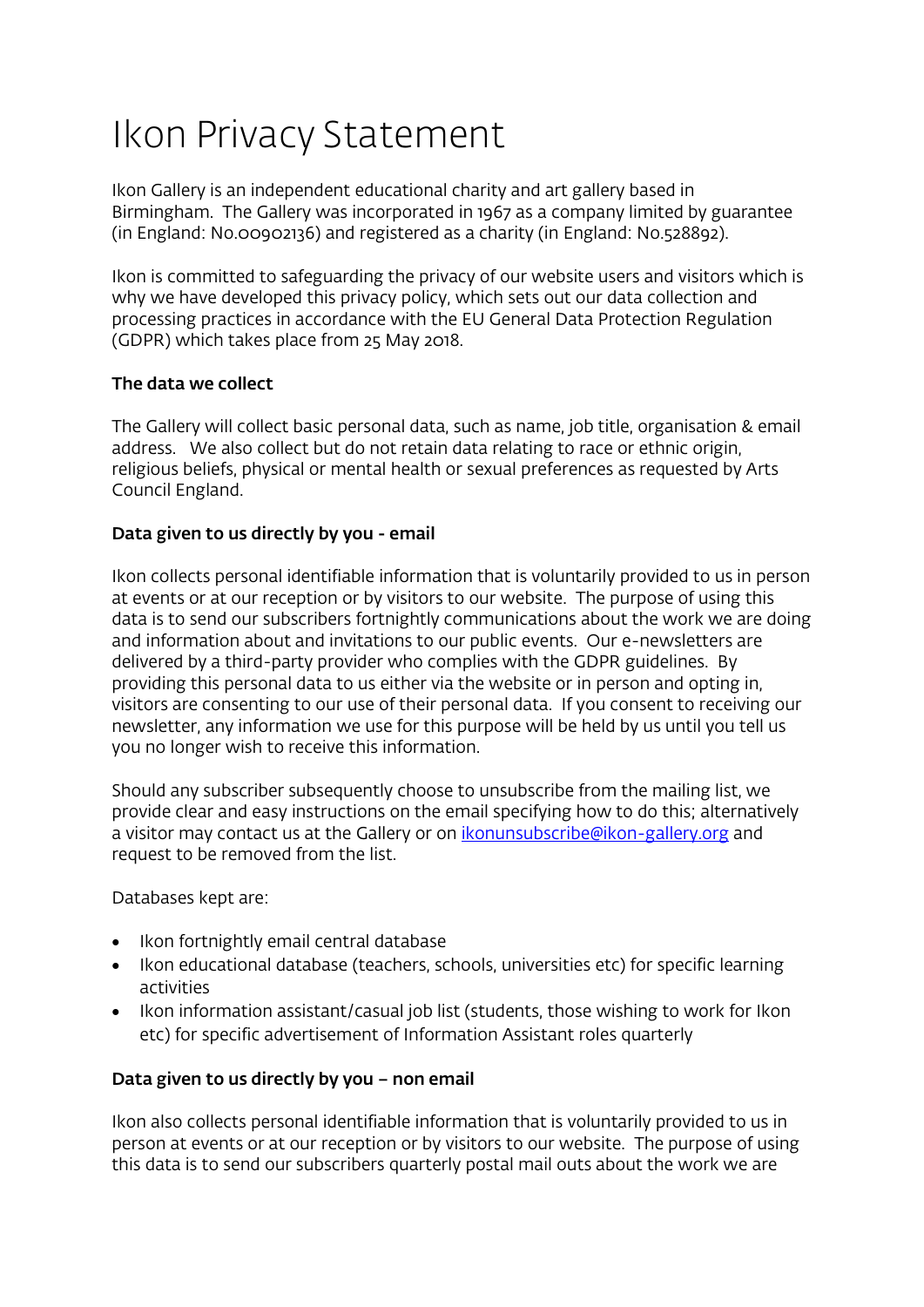doing and information about and invitations to our public events. Our mail outs are delivered by a third-party provider who complies with GDPR guidelines. By providing this personal data to us either via the website or in person and opting in, visitors are consenting to our use of their personal data. If you consent to receiving our postal mail outs, any information we use for this purpose will be held by us until you tell us you no longer wish to receive this information.

Our database of postal addresses only has grown by those opting in and voluntarily giving us their data. The basis for processing this information is legitimate interest as we deem the use of their data necessary to fulfil our charitable objectives. This information is processed after we have conducted a balancing test which determines that our interests as an organisation do not override the individual's interests, rights and freedoms. This type of data is held no longer than is necessary to perform our objectives, or until the individual asks to be removed.

All members of the postal database have the ability to be removed at all times. They can at any time 'return to sender' which is clear on all envelopes or they can be in touch with the Gallery or o[n ikonunsubscribe@ikon-gallery.org](mailto:ikonunsubscribe@ikon-gallery.org) and request to be removed from the database. All postal addresses which are returned by Royal Mail (ie people who have moved) are removed from the database.

#### Data publicly available

This may include individuals who hold public office roles, funders and potential partners for our exhibitions, educational projects and events. The legal basis for processing this information is legitimate interest as we deem the use of their data necessary to fulfil our charitable objectives. This information is processed after we have conducted a balancing test which determines that our interests as an organisation do not override the individual's interests, rights and freedoms. This type of data is held no longer than is necessary to perform our objectives, or until the individual asks to be removed.

#### Data processed under contractual obligation

Data kept under contractual obligation includes basic personal information from our sponsors, funders and suppliers in order for us to provide our services. It is kept for a minimum of 6 years. After this time it will be destroyed if it is no longer required for the purpose for which it was obtained.

#### Applications for job roles

We keep details of people who apply for a position with Ikon, or send a speculative CV. The data is kept for no longer than six months from the closing date of the post applied for, or after receipt of the CV. All applications are then discarded securely. Our policy is to employ the best qualified person for the job advertised and to provide equality of opportunity to all.

#### Sharing your personal data

We do not share any contact details with partners we work with unless the member of the public specifically opts in to allow this to happen. For example, if we are hosting an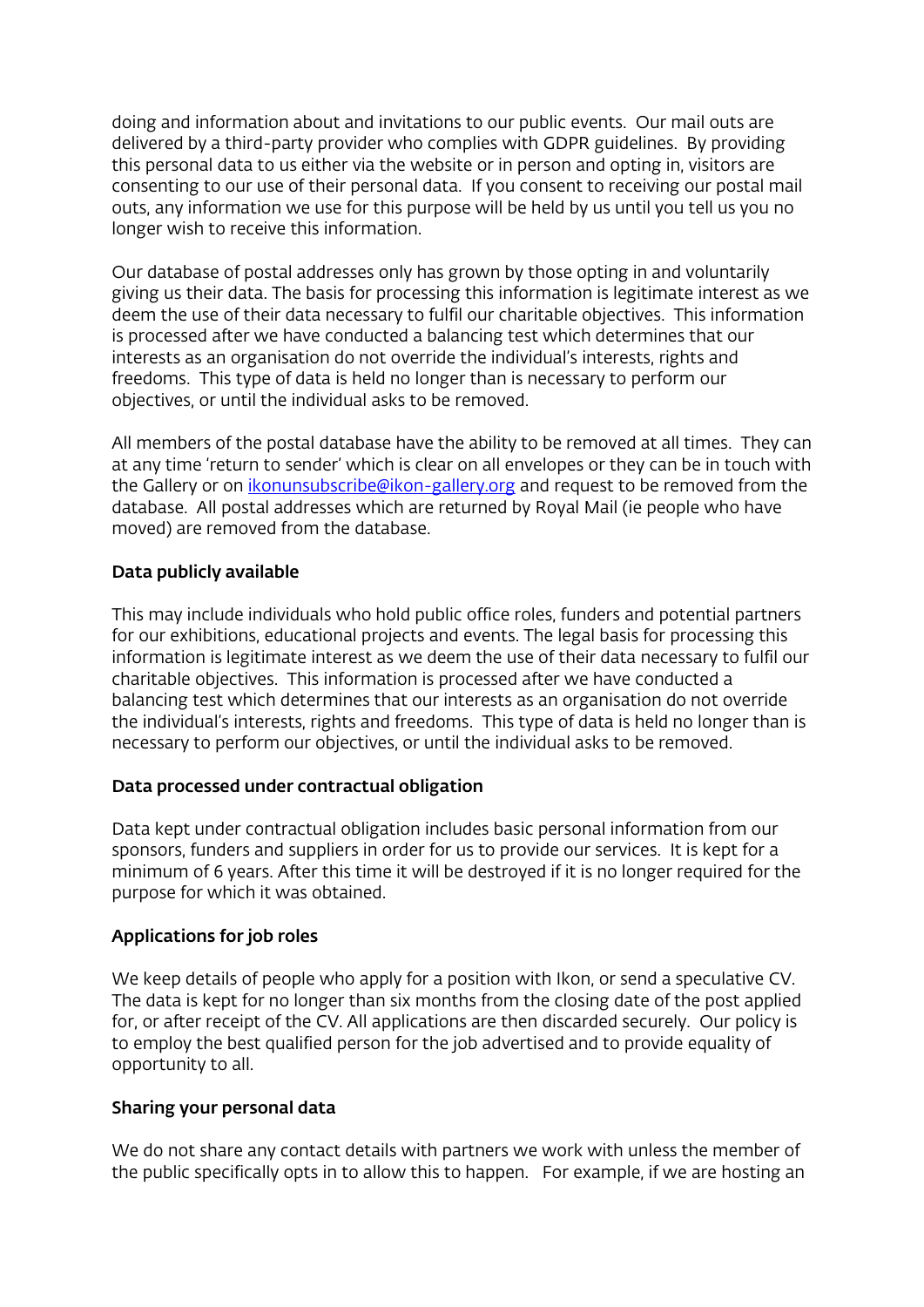event by a festival and but Ikon managing the events and tickets are booked via Ikon, we will ask not only if you would like to opt in to Ikon's email and mailing list, but also if you would like to opt in to the festival's email and mailing list.

# **Security**

Ikon has appropriate IT safeguards to ensure that its data is kept secure in encrypted storage. Our employees are instructed to follow the Gallery's internal security policy, which include measures preventing the loss, destruction, misuse and unauthorised disclosure of any personal data kept on our database.

# Individual Rights

Any individual can request to see the information we hold on them at any time. If you believe the information we hold on you is incorrect, you will have the right to have this rectified or deleted accordingly.

A full list of an individual's rights under GDPR is as follows:

- 1. The right to access the personal data we hold on you
- 2. The right to correct and update the personal data we hold on you
- 3. The right to have your personal data erased
- 4. The right to object to processing of your personal data
- 5. The right to data portability
- 6. The right to withdraw your consent to the processing at any time for any processing of personal data to which consent was sought.
- 7. The right to object to the processing of personal data where applicable.
- 8. The right to lodge a complaint with the Information Commissioners Office. You can [contact the Information Commissioners Office](https://ico.org.uk/global/contact-us/email/) via email, on 0303 123 1113, or at the Information Commissioner's Office, Wycliffe House, Water Lane, Wilmslow, Cheshire SK9 5AF.

If you would like to contact us to ask about your data, have questions or you do not feel that your concerns have been addressed in our privacy statement, please do not hesitate to contact us by email at *[ikonacccessrequest@ikon-gallery.org](mailto:ikonacccessrequest@ikon-gallery.org)* 

# Cookies

#### Data collected when you visit our website

A Cookie is a small component of data a website stores on your PC which considers information about your navigation on that website. Cookies are used by us to get statistics on the use of our site through its users. This is done by analysing data such as the amount of time spent on each page and most visited pages. The data helps us to improve the quality of the website.

www.ikon-gallery.org uses Google Analytics cookies to help us analyse how visitors use our site. To opt out of Google Analytics cookies, please go to: <https://tools.google.com/dlpage/gaoptout>